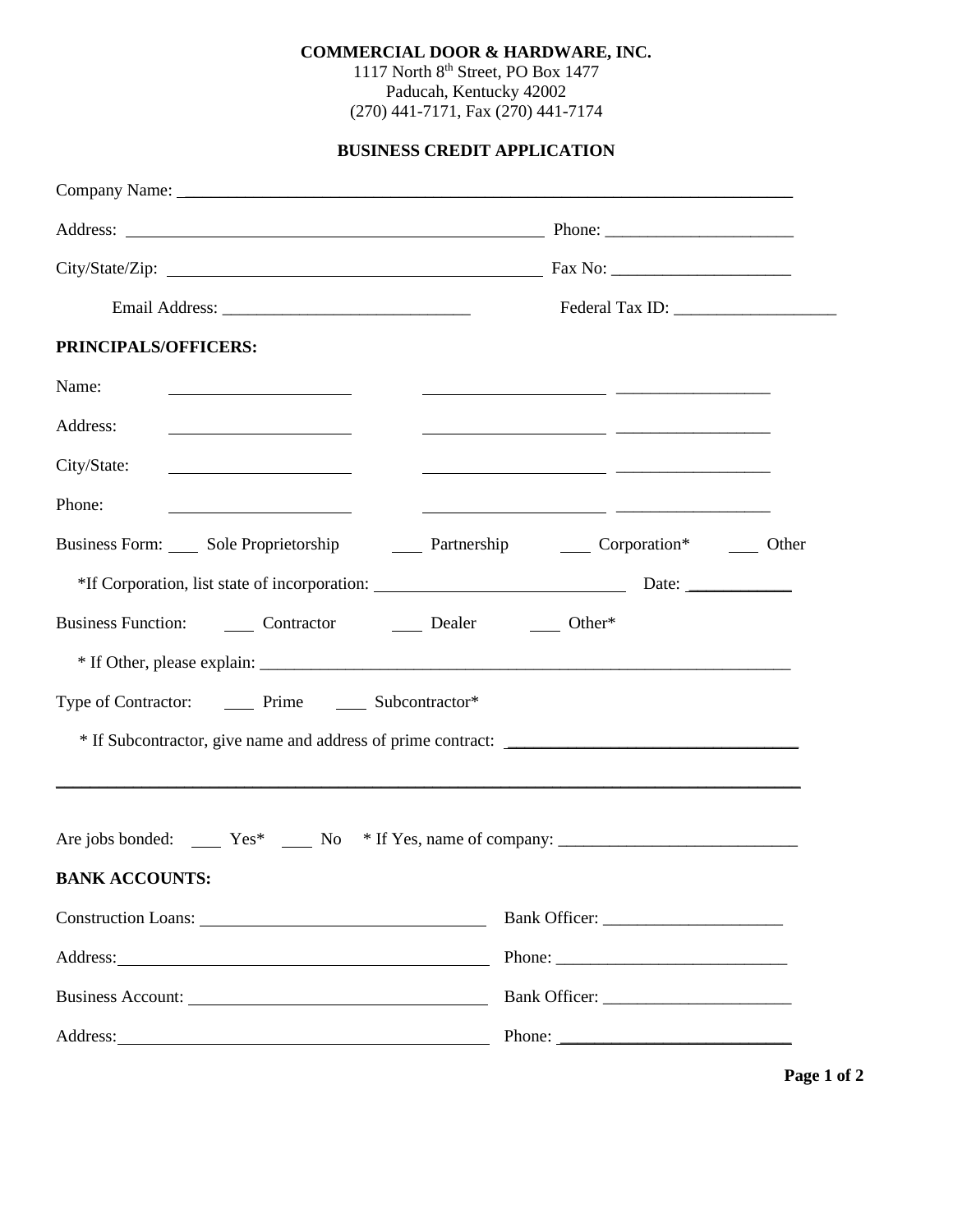## **TRADE REFERENCES:**

| Name:    |  |  |  |
|----------|--|--|--|
| Address: |  |  |  |
|          |  |  |  |
|          |  |  |  |
| Phone:   |  |  |  |
| Fax:     |  |  |  |

# **\*\*\*FAX NUMBERS ARE REQUIRED IN ORDER TO SEND CREDIT REFERENCE REQUESTS. \*\*\***

## **WE AUTHORIZE THE ABOVE CITED REFERENCES TO SUPPLY PERTINENT INFORMATION AS MAY BE REQUIRED TO DETERMINE OUR CREDIT CAPABILITIES.**

- 1. This application is made for the purpose of inducing the Seller to extend credit to the Applicant on a regular basis for the purchase of building materials, whether orally or in writing, and the Applicant agrees to pay all invoices or statements of account promptly when due.
- 2. Unless written notice to the contrary is received, the Seller will accept orders from any company representative of the Applicant. No change in ownership, agency, business organization or personnel will affect the Applicant's liability on this account until written notice of such a change is received by the Seller.
- 3. The Applicant agrees to the Seller's credit terms as follows:

**All invoices are due no later than 30 days from date of invoice. Payment will be made from our invoices only. We do not accept special billing. Electronic invoices are in PDF-format. Back charges are not authorized without prior written approval from our credit department. Customer is responsible for all applicable taxes. We do not collect or pay out of state sales tax, and it is not included in our quotes. Our invoices are due when billed and are not subject to payment if/when you receive payment from your customer. Lien waivers are signed after payment is received.**

- 4. Accounts not paid within terms will be subject to a service charge of 2% per month. If this account should have to be placed in the hands of an attorney for collection, the Applicant agrees to pay the reasonable costs of collection, including attorney's fees.
- 5. All claims for errors or unsatisfactory stock must be reported upon delivery and confirmed in writing within ten (10) days, or any claim for an adjustment will be waived.
- 6. Any dispute arising under this agreement will be governed by the laws of the state of the seller (Kentucky) and will be resolved in the courts of the Seller's state and county (McCracken).
- 7. The Applicant represents this application to be for commercial (non-consumer) purposes only.
- 8. This application has not been induced by any representations not contained herein. If accepted, this will constitute the entire agreement between the Seller and the Applicant. No purchase order supersedes this agreement.

Executed this day of  $, 20$ .

\_\_\_\_\_\_\_\_\_\_\_\_\_\_\_\_\_\_\_\_\_\_\_\_\_\_\_\_\_\_\_\_\_\_\_\_\_\_\_\_

Signature of Officer/Agent, and Title

**Page 2 of 2**